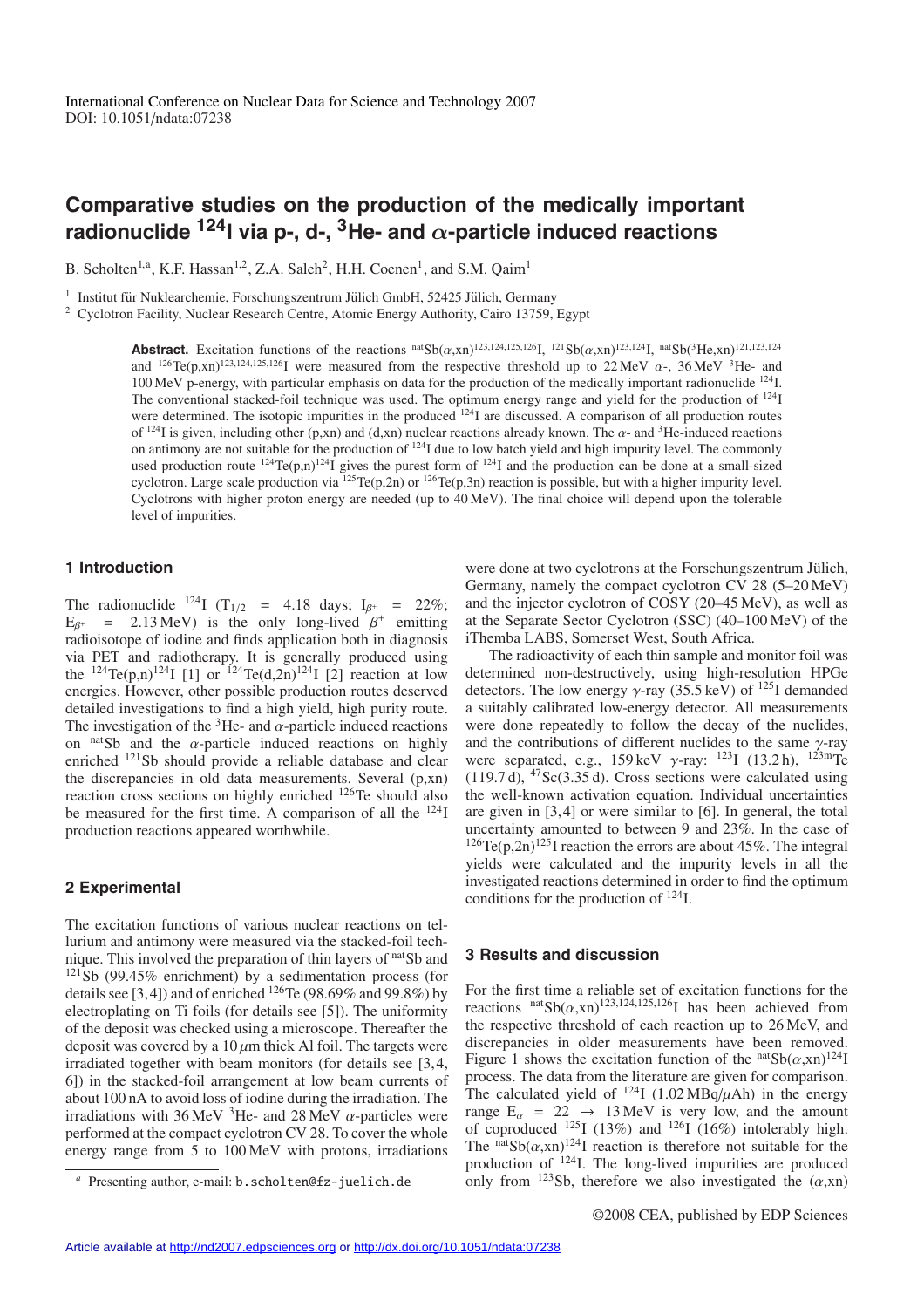

**Fig. 1.** Cross sections of the  $n \times 10^{124}$  reaction. The eye guide curve is through our data points. For details see [3].



**Fig. 2.** Cross sections of the  $n \times 10^{3}$  He,xn)<sup>124</sup>I reaction. The eye guide curve is through our data points. For details see [3].

reactions on enriched 121Sb. Our new data set for the reactions  $^{121}Sb(\alpha, xn)^{123,124}$ I cleared discrepancies in older measurements. As expected, the yield of  $^{124}$ I is almost doubled and the  $^{125,126}$ I impurities could not be detected. Nevertheless the  $^{124}$ I yield is still low and the  $^{123}$ I impurity (895%) too high. Thus the use of enriched  $^{121}Sb$  also does not make the  $\alpha$ -induced reaction on antimony suitable for the production of 124I.

The excitation functions of the reactions  $n \text{at} Sb(^{3}He,xn)^{121,123,124}$ I were also measured thoroughly from the respective threshold up to 36 MeV. Figure 2 shows the excitation function of the  $n \text{at}} Sb(^{3}He, xn)^{124}$ I reaction.

The calculated yield of  $^{124}$ I (0.95 MBq/ $\mu$ Ah) from <sup>3</sup>Heparticles on <sup>nat</sup>Sb in the energy range  $E_{^3He} = 35 \rightarrow 13 \text{ MeV}$  is very low. The amount of coproduced <sup>125</sup>I and <sup>126</sup>I is estimated to be only 0.6%, but the level of  $^{123}$ I impurity is intolerably high. The  $natSb(3He,xn)$  reaction is therefore also not suitable for the production of  $^{124}$ I.

The above results show that <sup>3</sup>He- and  $\alpha$ -particle induced reactions on antimony isotopes are inferior to proton and deuteron induced reactions on tellurium, as far as the production of 124I is concerned.



**Fig. 3.** Cross sections of the <sup>126</sup>Te(p,xn)<sup>126,125,124,123</sup>I reactions. The curves show the theoretical calculations using ALICE-IPPE.

It should be mentioned that already in 1995 we showed that the  $^{124}$ Te(p,n) reaction is ideally suited for the production of 124I at small cyclotrons with energies below 16 MeV and that it is superior to the earlier used  $124$ Te(d,2n) reaction due to lower impurity levels. In the energy range  $E_p = 12 \rightarrow 8 \text{ MeV}$ the yield is  $16 MBq/\mu Ah$ , with very small  $^{123}I$  impurity and extremely low  $^{125}I$  content. This production route gives the purest  $12\frac{3}{1}$  and today it is worldwide the preferred production method. Recently Nye et al. [7] have shown that even at lower energies 124I can be produced for local use. Nevertheless, the yield of the process is limited, therefore we investigated proton induced reactions at intermediate energies which promised higher yields.

Hohn et al. [6] measured in 2001 the excitation functions of the  $^{125}Te(p, xn)^{123,124,125}I$  reactions from threshold up to 100 MeV. The optimum energy range was found to be  $\vec{E}_p$  =  $21 \rightarrow 15$  MeV to produce <sup>124</sup>I via the <sup>125</sup>Te(p,2n) reaction. The yield is five times higher than the yield of the (p,n) reaction. The coproduced  $^{123}I(7.4\%)$  decays out within a half-life of  $124$ I. A disadvantage of the process is the somewhat higher  $125$ I impurity level (0.9%), but, after four days cooling time, it is similar to the impurity level for the  $124 \text{Te}(d,2n)$  reaction  $(1.7\%$  <sup>125</sup>I at EOB), which is still in use for production of <sup>124</sup>I at some places.

We determined now the excitation functions of the nuclear reactions  $^{126}Te(p,xn)^{123,124,125,126}I$ , and the results are shown in figure 3. The higher energy range was investigated earlier. Here in particular the range below 40 MeV was thoroughly studied. The experimental cross sections agree fairly well with the theoretical calculation using the code ALICE-IPPE, shown as curves in figure 3. With ALICE-IPPE calculations good predictions can be made for (p,xn) reactions for energies up to 30 MeV above the threshold of the reactions. Beyond that, however, the model overestimates the cross sections.

For <sup>124</sup>I production the optimum energy range was found to be  $E_p = 38 \rightarrow 28$  MeV with a yield of about 222 MBq/ $\mu$ Ah. At lower energy large amount of  $^{125}$ I is coproduced; at higher energy the amount of  $^{123}$ I increases to an intolerable level. The impurities at EOB in the considered energy range are 148% for  $^{123}$ I and about 1% for each  $^{125}$ I and  $^{126}$ I. The  $^{123}$ I impurity needs to decay to a tolerable level till the time of application. Within about 6 days it decreases to  $\langle 1\% \rangle$ , while the level of